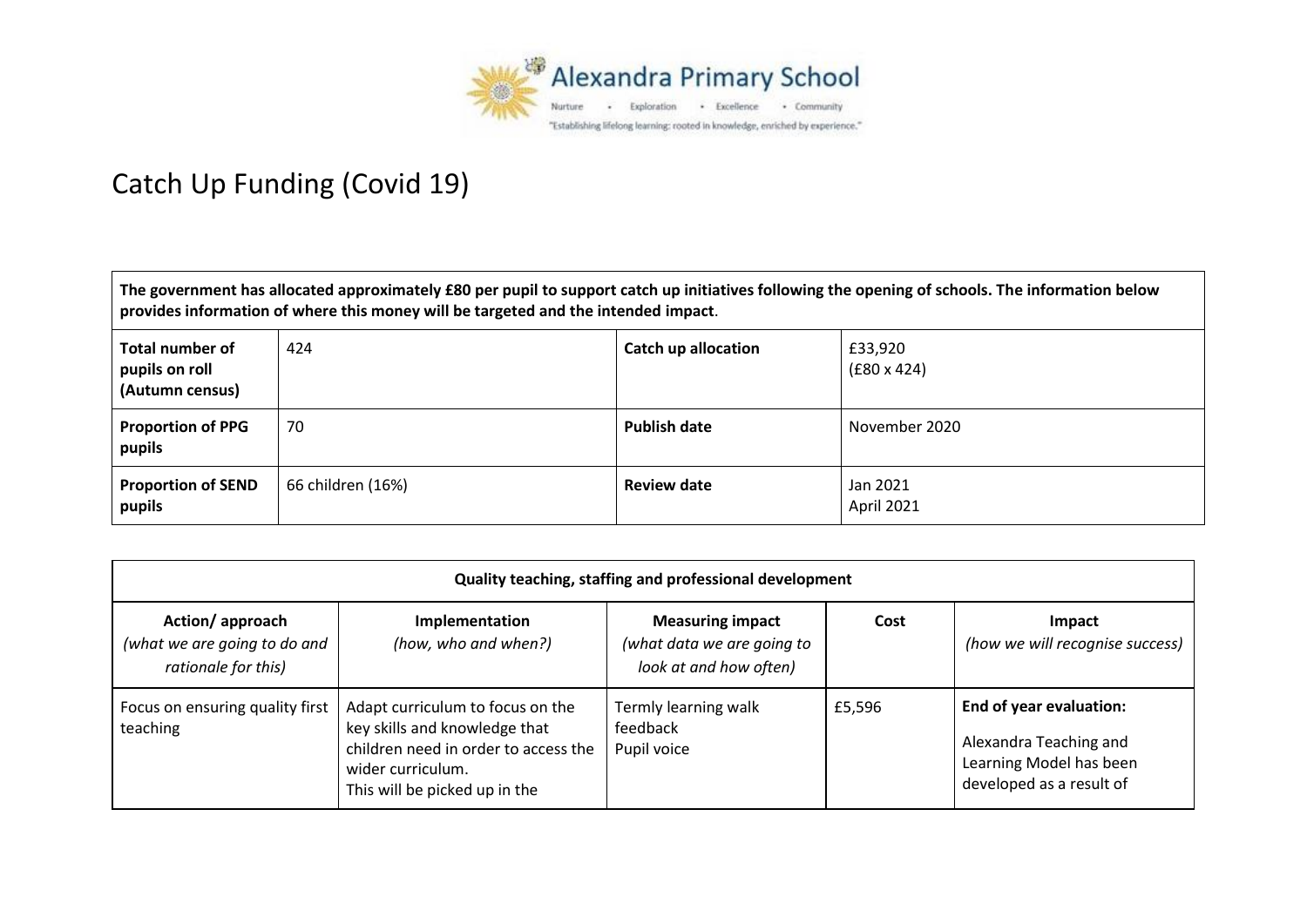|                                              | summer term.<br>Use of regular assessment<br>strategies to quickly identify gaps in<br>children's knowledge and adapt<br>planning accordingly.<br>Teaching will be monitored by the<br>SLT each half term to ensure high<br>quality of teaching across the<br>school. |                                                                      |      | learning walks and CPD<br>throughout the year.<br>Teachers' understanding of<br>Rosenshine's principles have<br>increased.<br>Pupil voice results (including<br>PPG chn in each group) -<br>majority of children can explain<br>how 'reviewing learning' and<br>'questioning' supports their<br>learning.<br>SLT and SIP learning walks show<br>a more consistent approach to<br>teaching and learning across<br>the school. Teachers recap<br>previous learning and use<br>questioning to check for<br>understanding and identify gaps<br>in knowledge.<br>CPD for teachers in spring and<br>summer terms focussed on re-<br>prioritising the curriculum,<br>based on what had been<br>covered during school closure<br>and what key knowledge was<br>most crucial to close gaps. |
|----------------------------------------------|-----------------------------------------------------------------------------------------------------------------------------------------------------------------------------------------------------------------------------------------------------------------------|----------------------------------------------------------------------|------|------------------------------------------------------------------------------------------------------------------------------------------------------------------------------------------------------------------------------------------------------------------------------------------------------------------------------------------------------------------------------------------------------------------------------------------------------------------------------------------------------------------------------------------------------------------------------------------------------------------------------------------------------------------------------------------------------------------------------------------------------------------------------------|
| Development of early reading<br>and phonics. | Phonics lead to run CPD for<br>$\bullet$<br>whole school to demonstrate<br>how to support children                                                                                                                                                                    | Phonics learning walks<br>SIP report<br>Phonics screening check data | £350 | End of year evaluation:<br>Year 2 phonics screen results:<br>Autumn term 2020: 92%                                                                                                                                                                                                                                                                                                                                                                                                                                                                                                                                                                                                                                                                                                 |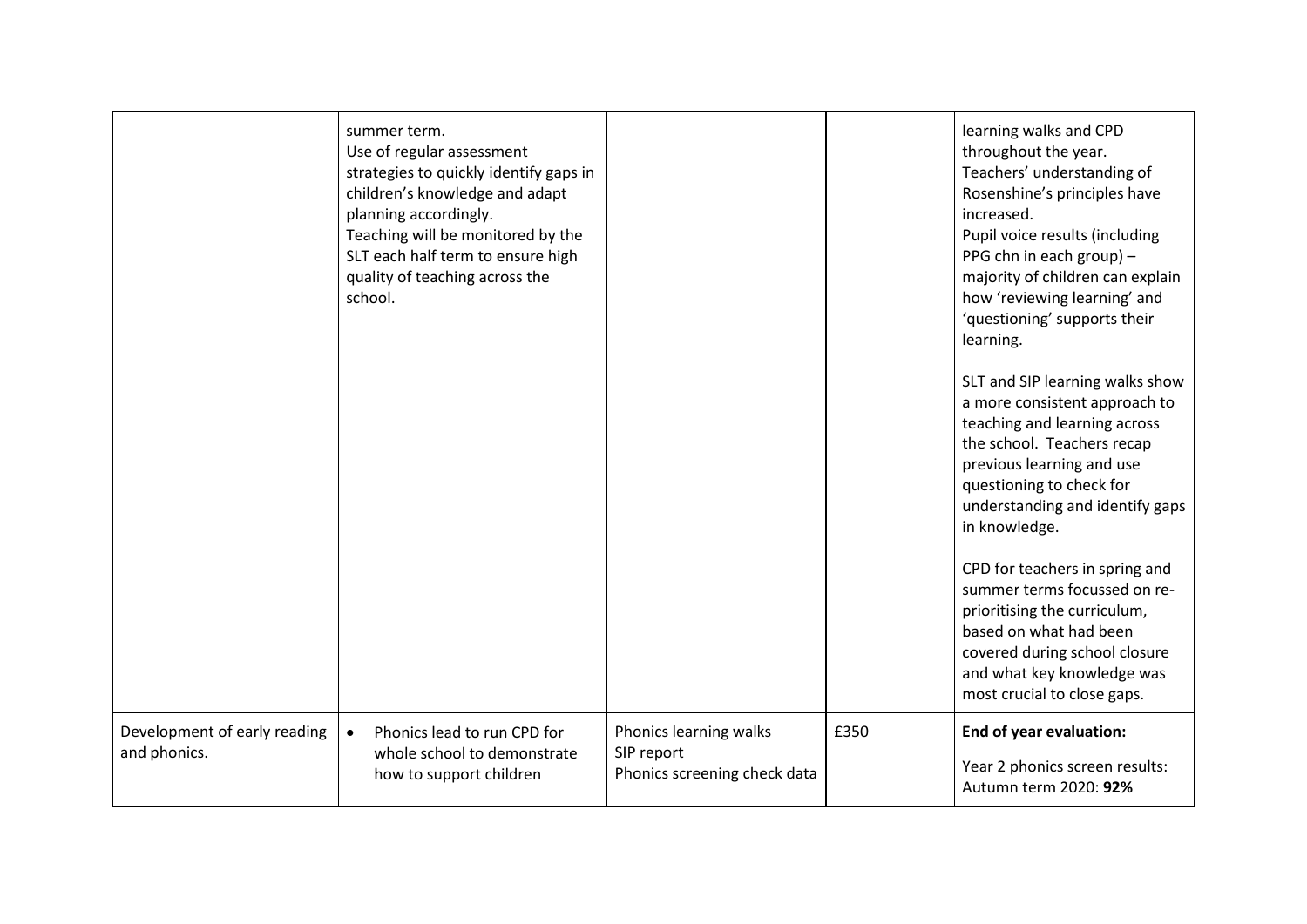| Phonics assessments to take<br>$\bullet$<br>place in KS1 and Year 3<br>Early morning intervention<br>٠<br>classes for pupils in EYFS-Year 2.<br>Development of library area for<br>$\bullet$<br>KS1. Improving accessibility to<br>books to develop a love of<br>reading.<br>Phonics lead to run workshops<br>$\bullet$<br>for parents in Year 1 and EYFS<br>Additional letters and sounds<br>$\bullet$ | End of year assessments | End of Year 2 2021: 95%<br>HLTA was used to release CTs to<br>run intensive daily reading<br>sessions.<br><b>Ofsted monitoring visit</b><br>inspection report states that<br>"The school prioritises reading.<br>Pupils who fall behind receive<br>additional support to help<br>them catch up." |
|---------------------------------------------------------------------------------------------------------------------------------------------------------------------------------------------------------------------------------------------------------------------------------------------------------------------------------------------------------------------------------------------------------|-------------------------|--------------------------------------------------------------------------------------------------------------------------------------------------------------------------------------------------------------------------------------------------------------------------------------------------|
| resources purchased for KS1<br>Phase 6 age appropriate<br>resources purchased to support<br>children in Year 3 and 4                                                                                                                                                                                                                                                                                    |                         | End of KS1 reading attainment<br>was in line with 2019 national<br>expectation, despite school<br>closure.                                                                                                                                                                                       |

| <b>Targeted Intervention</b>                                                                       |                                                            |                                                                                            |                                        |                                                                                                                                                         |
|----------------------------------------------------------------------------------------------------|------------------------------------------------------------|--------------------------------------------------------------------------------------------|----------------------------------------|---------------------------------------------------------------------------------------------------------------------------------------------------------|
| Action/approach<br>(what we are going to do and<br>rationale for this)                             | Implementation<br>(how, who and when?)                     | <b>Measuring impact</b><br>(what data we are going to<br>look at and how often)            | Cost                                   | Impact<br>(how we will recognise success)                                                                                                               |
| HLTA employed to run a catch<br>up programme in KS2-to<br>support one year group per<br>half term. | AD to support 1 year group per<br>half term Mon - Thurs am | Termly data analysis<br>Progress data for children in<br>intervention groups<br>Book looks | £21,826<br>(20 hours AD<br>5 hours RvS | Increase in % of children<br>achieving expected standard or<br>above compared to predictions<br>at beginning of the year.<br>Progress is accelerated to |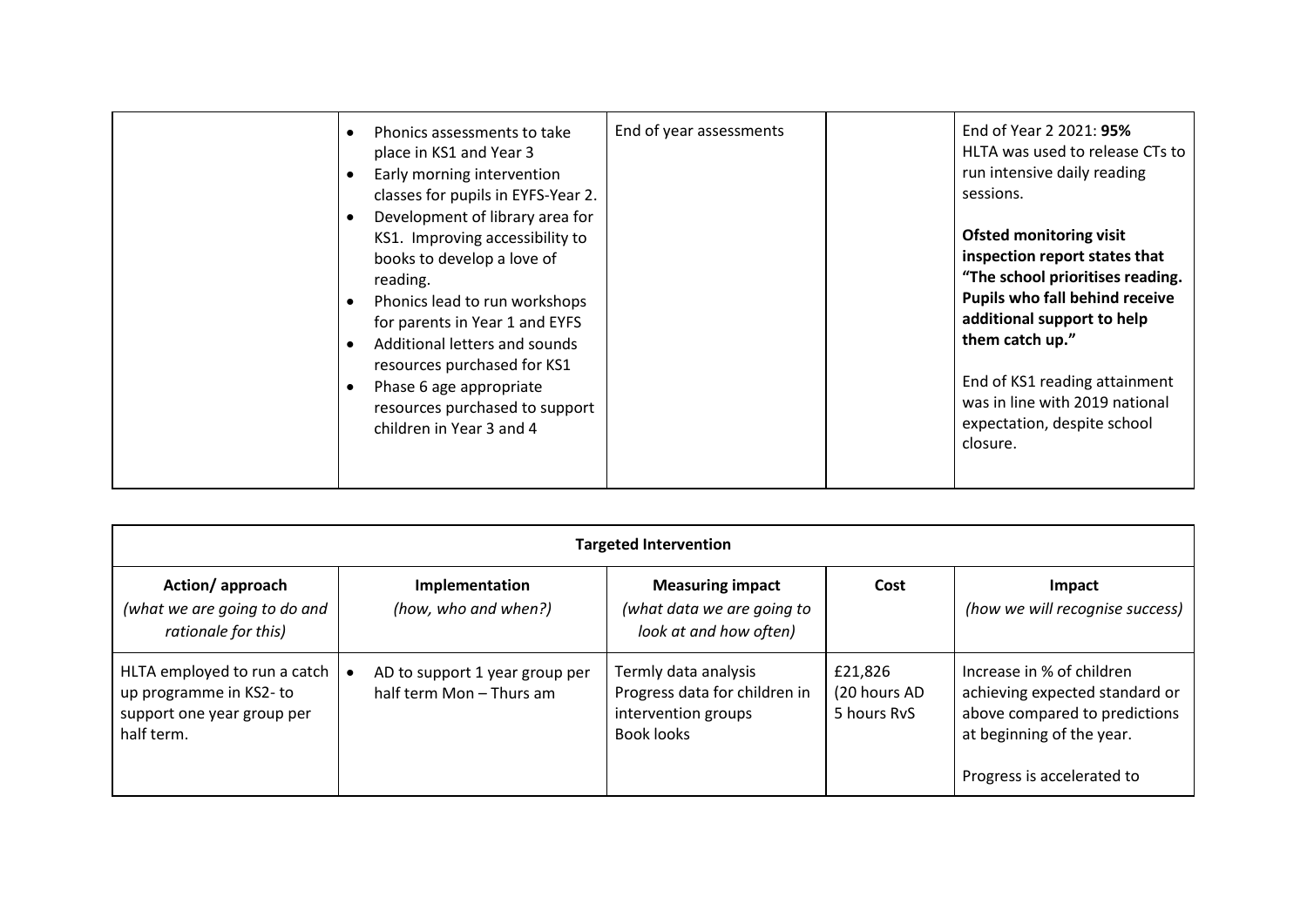| HLTA to work additional       | RvS to release class teachers 1x<br>$\bullet$ | ensure pupils are able to access |
|-------------------------------|-----------------------------------------------|----------------------------------|
| afternoon sessions in Year 6  | pm per week for writing                       | age appropriate learning         |
| to release class teachers for | conferencing sessions.                        | resources and                    |
| targeted support.             |                                               | teaching/learning.               |
|                               |                                               |                                  |
|                               |                                               |                                  |
|                               |                                               | <b>End of year evaluation:</b>   |
|                               |                                               | Year 3                           |
|                               |                                               | Autumn term:                     |
|                               |                                               | 4 x weekly spelling group        |
|                               |                                               | Spring term:                     |
|                               |                                               | 4 x weekly Phase 5 & Grammar     |
|                               |                                               | sessions                         |
|                               |                                               | 4 x weekly Phase 6 Spelling      |
|                               |                                               | group                            |
|                               |                                               | The spelling and grammar         |
|                               |                                               | intervention had less impact     |
|                               |                                               | as only 20% achieved expected    |
|                               |                                               | standard. This will need to be   |
|                               |                                               | reviewed and adapted for the     |
|                               |                                               | next year. Baseline              |
|                               |                                               | assessments and clearer          |
|                               |                                               | monitoring of progress will      |
|                               |                                               | need to be considered.           |
|                               |                                               | <b>Reading catch up:</b>         |
|                               |                                               | 91% of children made more        |
|                               |                                               | than 1 year of progress. 27%     |
|                               |                                               | made more than 2 years of        |
|                               |                                               | progress.                        |
|                               |                                               |                                  |
|                               |                                               |                                  |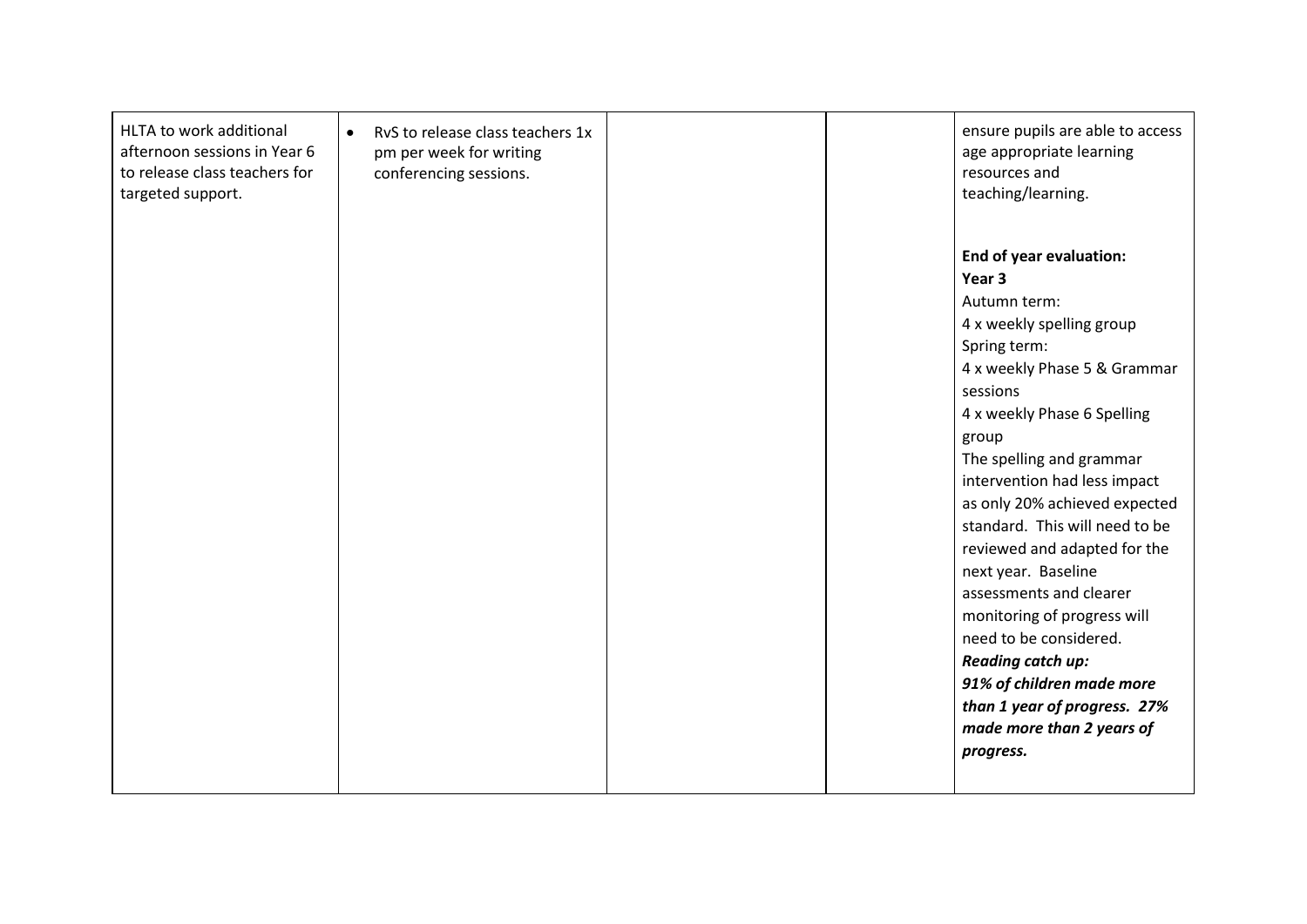|                                                            |                                          |                           |        | Year 4<br>Summer term:<br>4 x weekly maths catch up<br>sessions:<br>33% made expected or<br>accelerated progress. This<br>intervention will need to be<br>reviewed and adapted next<br>year.<br><b>Reading catch up sessions:</b><br>73% of children made 1 year<br>or more progress.<br>Year 6:<br>End of KS2 reading attainment<br>was slightly above 2019<br>national expectation, despite<br>school closure.<br>Maths and writing were below<br>national. HLTA support in these<br>areas will need to be reviewed<br>and adapted for next year.<br>Baseline assessments and<br>clearer monitoring of progress<br>will need to be considered. |
|------------------------------------------------------------|------------------------------------------|---------------------------|--------|--------------------------------------------------------------------------------------------------------------------------------------------------------------------------------------------------------------------------------------------------------------------------------------------------------------------------------------------------------------------------------------------------------------------------------------------------------------------------------------------------------------------------------------------------------------------------------------------------------------------------------------------------|
| Speech and Language support<br>in EYFS - NELI programme to | LSA to work with identified<br>$\bullet$ | EYFS tracking data-termly | £2,500 | Overall % of children meeting<br>ELG to increase from Sept                                                                                                                                                                                                                                                                                                                                                                                                                                                                                                                                                                                       |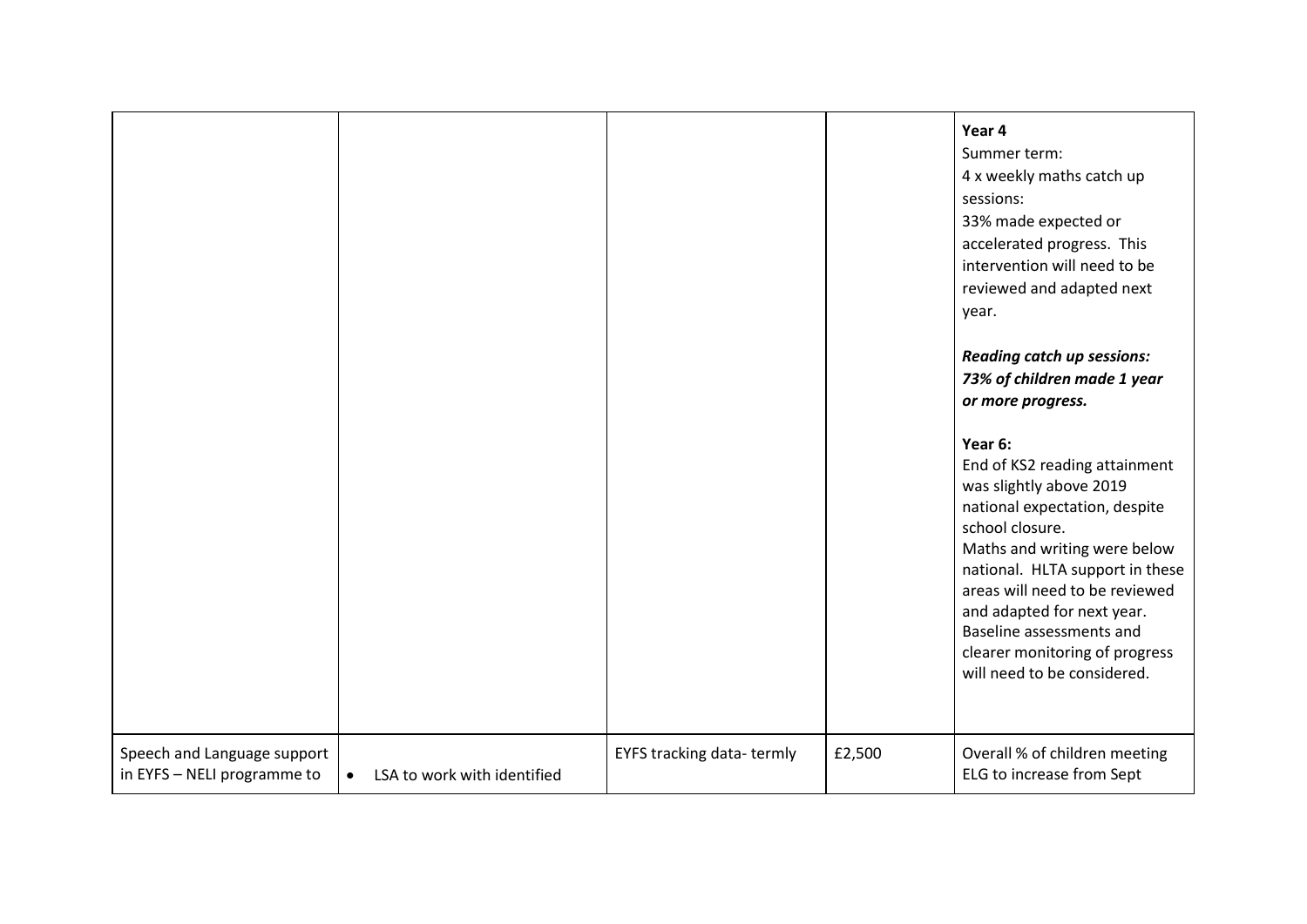| start Jan 21 | children for 8 hours a week for<br>20 weeks |  | predictions.                  |
|--------------|---------------------------------------------|--|-------------------------------|
|              |                                             |  | End of year evaluation:       |
|              |                                             |  | 78% of children were working  |
|              |                                             |  | at expected standard for      |
|              |                                             |  | speaking and listening at the |
|              |                                             |  | end of EYFS.                  |
|              |                                             |  | There was significant         |
|              |                                             |  | disruption to the programme   |
|              |                                             |  | due to staff absence.         |
|              |                                             |  | The programme is being re-    |
|              |                                             |  | launched in Y1 2021-22.       |
|              |                                             |  |                               |

| Attendance, wellbeing and engaging with parents                                              |                                                                      |                                                                                 |                                         |                                                                                                                                                                                                                                                                   |
|----------------------------------------------------------------------------------------------|----------------------------------------------------------------------|---------------------------------------------------------------------------------|-----------------------------------------|-------------------------------------------------------------------------------------------------------------------------------------------------------------------------------------------------------------------------------------------------------------------|
| Action/approach<br>(what we are going to do and<br>rationale for this)                       | Implementation<br>(how, who and when?)                               | <b>Measuring impact</b><br>(what data we are going to<br>look at and how often) | Cost                                    | Impact<br>(how we will recognise success)                                                                                                                                                                                                                         |
| Provide ELSA support for<br>children who have shown<br>anxiety after returning to<br>school. | Trained ELSA LSA to lead weekly<br>sessions for identified children. | Pupil voice<br>PASS survey data                                                 | £978<br>$(10 \text{ hrs per})$<br>week) | End of year evaluation:<br>100% of children attending<br>ELSA met the targets set for<br>them at the beginning of the<br>course.<br>All teachers reported increased<br>engagement, focus and<br>enjoyment of learning in class.<br>Fewer behaviour incidents were |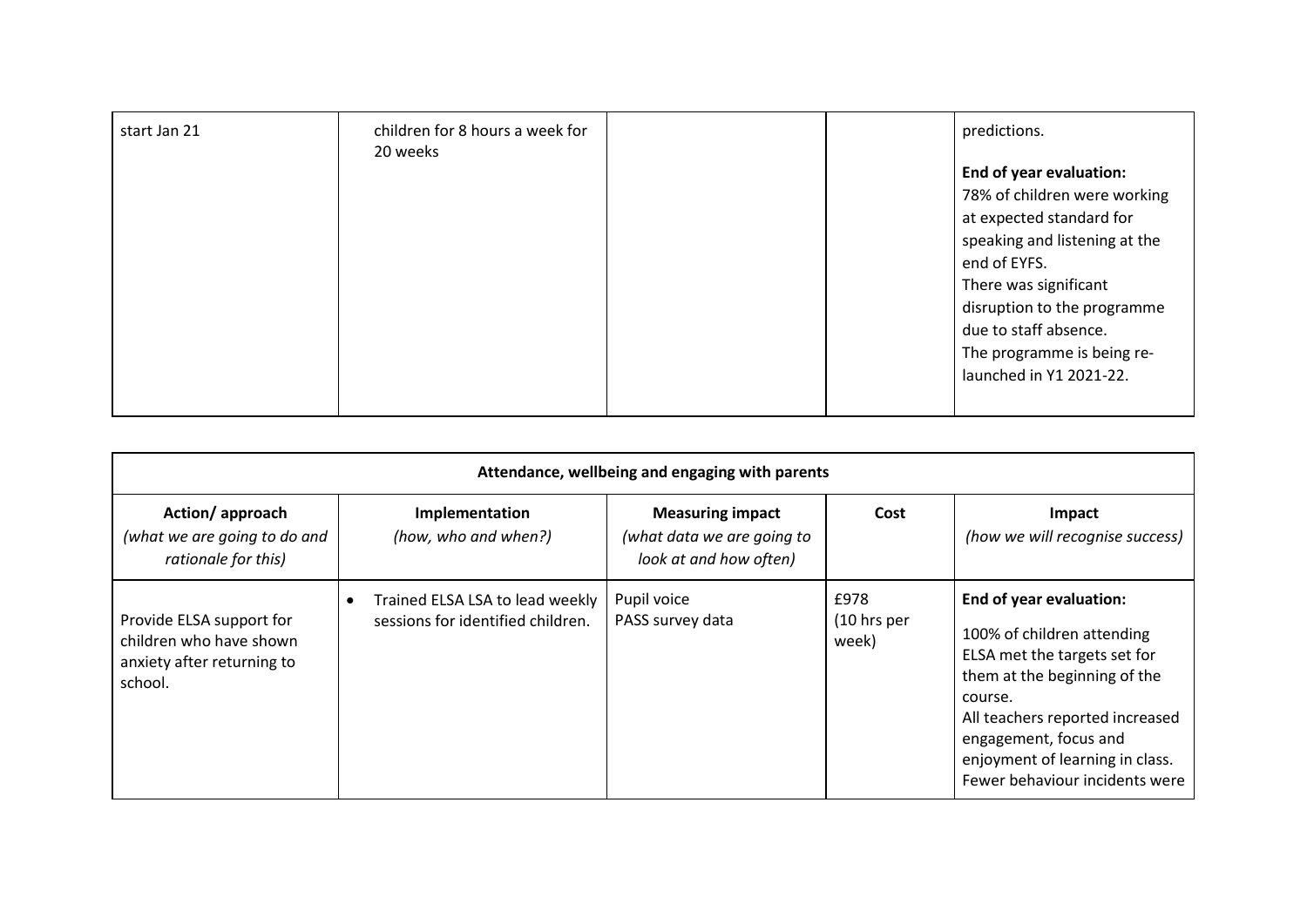|                                                                                           |                                                                                                                                                                                                                                                                                                                                            |                                                                                              |       | reported.                                                                                                                                                                                                                                                                                                                                                                                                        |
|-------------------------------------------------------------------------------------------|--------------------------------------------------------------------------------------------------------------------------------------------------------------------------------------------------------------------------------------------------------------------------------------------------------------------------------------------|----------------------------------------------------------------------------------------------|-------|------------------------------------------------------------------------------------------------------------------------------------------------------------------------------------------------------------------------------------------------------------------------------------------------------------------------------------------------------------------------------------------------------------------|
| Use of HLTA to deliver remote<br>learning sessions for children<br>who are self-isolating | HLTA to liaise with SLT on a<br>$\bullet$<br>weekly basis to identify children<br>who are self-isolating.<br>Class teachers to direct HLTA to<br>$\bullet$<br>planning/curriculum                                                                                                                                                          | Progress and attainment<br>data for identified children.                                     | £1091 | Progress is not stalled for<br>children who have to self-<br>isolate.<br>Children who have had to self-<br>isolate maintain levels of<br>progress in line with peers.<br>End of year evaluation:<br>This approach worked<br>effectively during the autumn<br>term before the member of<br>staff went on maternity leave.<br>Parent feedback was extremely<br>positive for the individuals who<br>were supported. |
| <b>Complete Rights Respecting</b><br>Schools Award (Bronze)                               | RRSA lead to launch with whole<br>$\bullet$<br>school.<br>Develop new whole school<br>$\bullet$<br>behaviour strategy linked to<br>rights<br>Create 'Rights Knights' school<br>council so that pupils have a<br>voice in the school<br>Class teachers to teach regular<br>rights lessons and create class<br>charters together with pupils | Pupil voice - greater<br>understanding of rights<br>Rights Knights school council<br>minutes | £400  | Children return to school and<br>feel part reintegrated into the<br>school community.<br>Children are aware of their<br>rights and know how to respect<br>them.<br>Children feel that they are<br>represented and have a voice in<br>decision making throughout the<br>school.<br>End of year evaluation:                                                                                                        |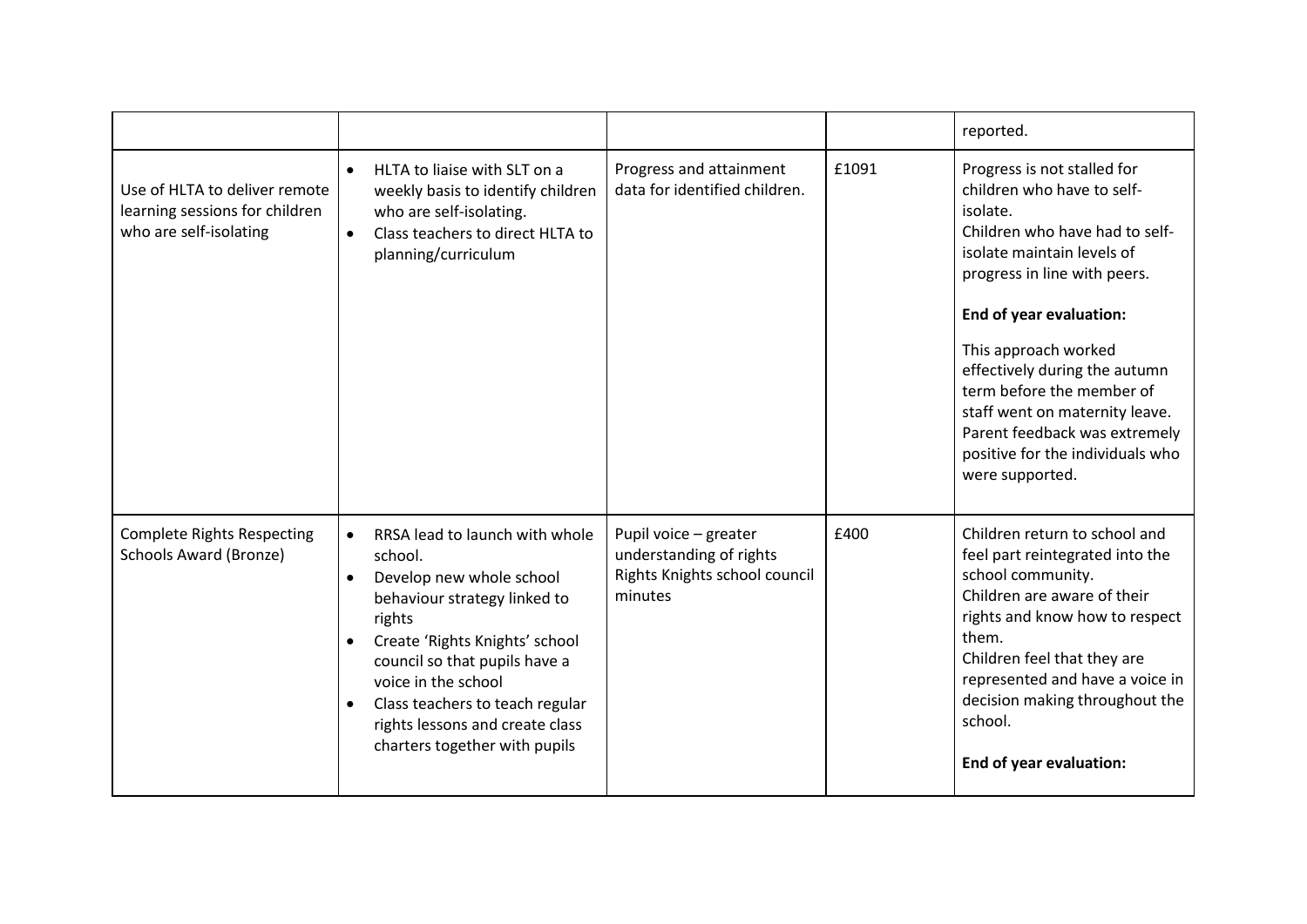|  |  | <b>RRSA Bronze award was</b><br>achieved by spring term.                                                                                                                                                                                                                                                                                                                                                                                                                                                                                                                                                                                                                                                       |
|--|--|----------------------------------------------------------------------------------------------------------------------------------------------------------------------------------------------------------------------------------------------------------------------------------------------------------------------------------------------------------------------------------------------------------------------------------------------------------------------------------------------------------------------------------------------------------------------------------------------------------------------------------------------------------------------------------------------------------------|
|  |  | Rights Knights school council<br>was formed in Autumn 2020<br>and held regular meetings<br>through the year, including<br>virtually during lockdown.<br>They were responsible for<br>creating whole school well-<br>being events, which supported<br>children during lockdown and<br>in their return to school.<br>Pupil voice survey carried out<br>on return to school after spring<br>lockdown 2021. 85% of<br>children reported feeling<br>positive in their emotions.<br>Children who stated feeling<br>negative were identified and<br>the information shared with<br>class teachers who supported<br>the children on an individual<br>basis.<br>Rights lead teacher provided<br>termly RRSA lessons for |
|  |  | teachers to share with their<br>classes.<br>Pupil voice: All of the children                                                                                                                                                                                                                                                                                                                                                                                                                                                                                                                                                                                                                                   |
|  |  |                                                                                                                                                                                                                                                                                                                                                                                                                                                                                                                                                                                                                                                                                                                |